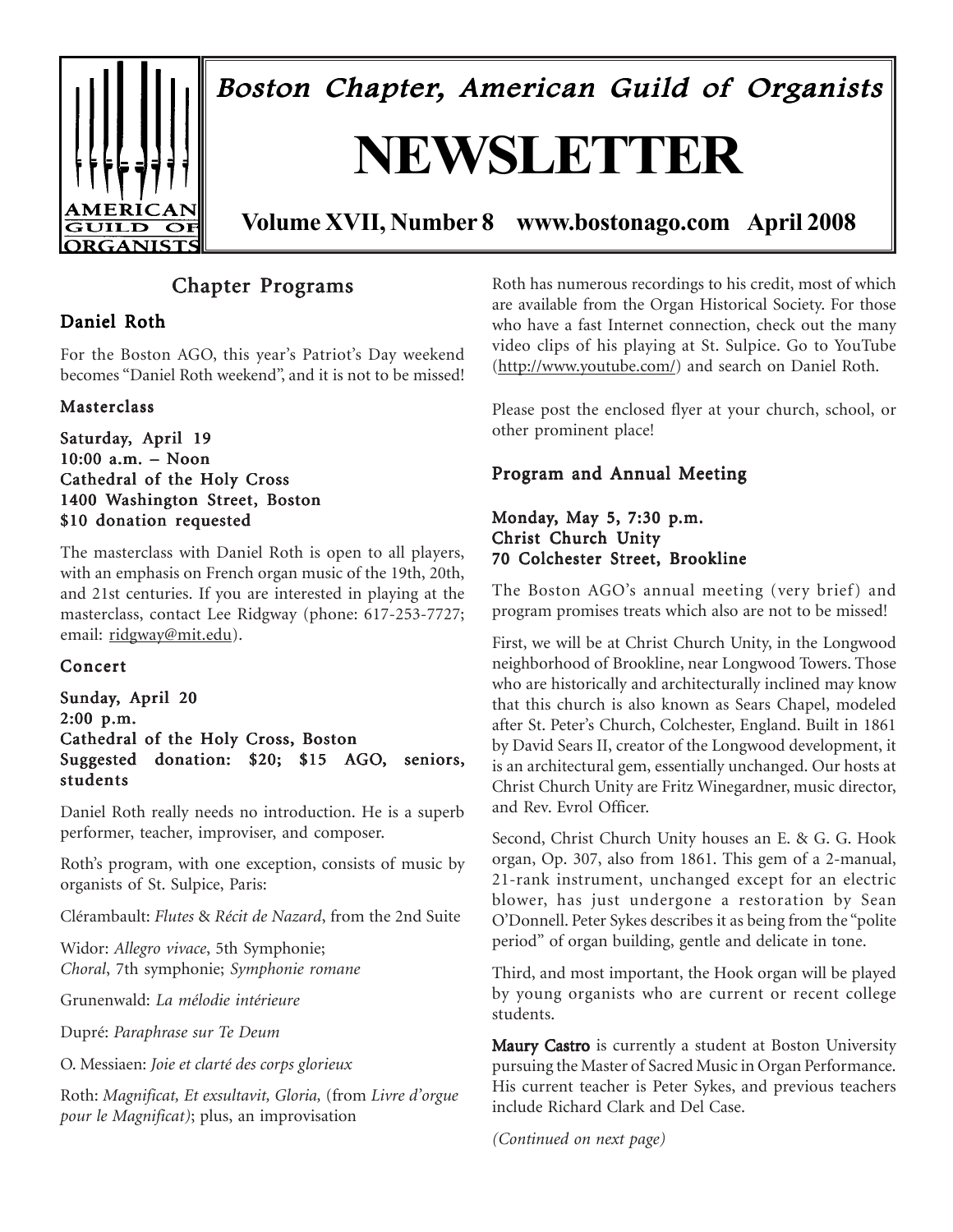### **Chapter Programs** (Continued from page 1)

Prior to his studies at BU, Maury completed a year of graduate work in philosophy at Boston College. He also holds a Master of Divinity from Andrews University (2002). He currently serves as Minister of Music at The Eliot Church of Newton.

Jacob Street, a native of North Reading, attends College of the Holy Cross in Worcester, where he studies with James David Christie and is the organ scholar of the class of 2010. He first studied piano and organ with John Skelton, his teacher of thirteen years. In 2005 he was the first-place winner of the High School division of the Albert Schweitzer Organ Festival/USA.

Laya Varghese began learning the organ three years ago while a student at Brown University, where she studied with university organist, Mark Steinbach. She graduated with a degree in biology in 2007 and currently works as a research assistant at Beth Israel Deaconess, studying vascular immunology. Since moving to Boston, Laya has taken lessons with Sean Redrow and is currently a student of Josh Lawton.

Amy Zimmermann is a freshman at Brown University and a native of the Washington, DC area. She studied piano for 11 years, and organ for a year in high school on a Potomac Organ Institute scholarship. She also plays percussion and is a member of Brown's Ghanaian drumming ensemble. She currently studies organ with Mark Steinbach through Brown's Applied Music Program.

## Chapter Members on National Ballot

It is noteworthy that two Chapter members are on the upcoming national ballot: Vickie Wagner for Vice-President and Lois Toeppner for Secretary.

Although this is not necessarily an endorsement of either of our local candidates, we do encourage our membership to take the time to vote. National council does have an effect on what the AGO can do by working together on a wider basis. Election information will be in the April TAO.

*-- The Editor*

## **Executive Committee Meetings**

Monday evenings 7-9 pm, King's Chapel Parish House, 64 Beacon St. 2nd floor, Boston. Charles or Park St. MBTA June 2.

Executive committee meetings are open to all Chapter members.

Newsletter of the Boston Chapter, American Guild of Organists Published 10 times a year, September-June. Distributed to members & associates of the Boston Chapter, AGO.

Mailed at standard mail rates from Boston MA. Boston Chapter/AGO c/o Timothy Hughes, Membership 247 Washington St #24, Winchester MA 01890. Copyright © 2008, Boston Chapter, American Guild of Organists

### *Boston Chapter, AGO Officers 2007-2008*

| Heinrich Christensen<br>Dean<br>heinrich christensen@yahoo.com 617-983-1990               |
|-------------------------------------------------------------------------------------------|
| SubDean<br>Lee Ridgway<br>$617 - 436 - 1193$<br>ridgway@mit.edu                           |
| Kirk Hartung<br>Treasurer<br>508-820-3340<br>kbhartung@aol.com                            |
| <b>Assistant Treasurer</b><br>Nancy Granert<br>617-479-0682<br>nancy_granert@harvard.edu  |
| <b>Broadcasts</b><br>Martin Steinmetz<br>781-235-9472                                     |
| emsteinmetz@verizon.net<br>Rev. Earl K. Holt III<br>Chaplain                              |
| 617-227-2155<br>$ekholt@kings-chapel.org$<br>David Baker<br>Competitions                  |
| dgb137@mac.com<br>617-367-4260<br>Examinations<br>Glenn Goda                              |
| 617-442-7079<br>glenngoda1545@aol.com<br>Library<br>Joseph Dyer                           |
| 617-527-6403<br>joseph.dyer@umb.edu<br>Membership Secretary<br>Timothy Hughes             |
| 781-369-1905<br>thughes $56$ @comcast.net<br>Membership Committee<br>Judy Green           |
| 617-482-3044<br>$ilgreen(\omega$ green-associates.com<br>Newsletter<br>Jim Swist          |
| 781-643-9733<br>swist@comcast.net                                                         |
| Organ Advisory<br>Richard Hill<br>508-238-6081<br>smhill42ne@earthlink.net                |
| Placement<br>Janet Hunt<br>617-746-5433<br>janet.hunt@sjs.edu                             |
| Professional Development<br>Charlene Higbe<br>617-497-0610<br>$\text{cthigbe}(a)$ aol.com |
| Recording Secretary<br>Kirsten Johnson<br>978-443-3472<br>ikmniohn@aol.com                |
| Registrar<br>Dan McKinley<br>dan.mckinley@christchurchhw.org<br>978-412-8174              |
| <b>SPAC</b><br>Martin Steinmetz<br>781-235-9472<br>emsteinmetz@verizon.net                |
| <b>Substitutes</b><br>Joshua T. Lawton<br>617-926-1042<br>itlawton@mac.com                |
| YOI<br>Mary Sue Willie<br>cymswillie@comcast.net                                          |
| Stephanie Budwey<br>sbudwey@hotmail.com                                                   |
| Martin Steinmetz<br><i>Auditors</i><br>781-235-9742<br>emsteinmetz@verizon.net            |
| Craig Smith<br>781-740-4541<br>csmith@groton.org                                          |
| Region I Councillor<br>E Lary Grossman<br>$413 - 247 - 9426$<br>elg@bradygrossman.com     |
| District Convener<br>Frank Corbin<br>508-767-7508<br>fcorbin@assumption.edu               |
| Mark Nelson<br>Webmaster<br>978-283-1909<br>marknelson@cbfisk.com                         |
| <b>Executive Committee</b>                                                                |

*Todd Beckham, Janet Hunt, Patrick Kabanda, Lois Regestein, Judy Green, Michael Smith, Mary Beekman, Richard Benefield, Stephanie Budwey, Cheryl Duerr, Douglas Major, Andrew Shenton*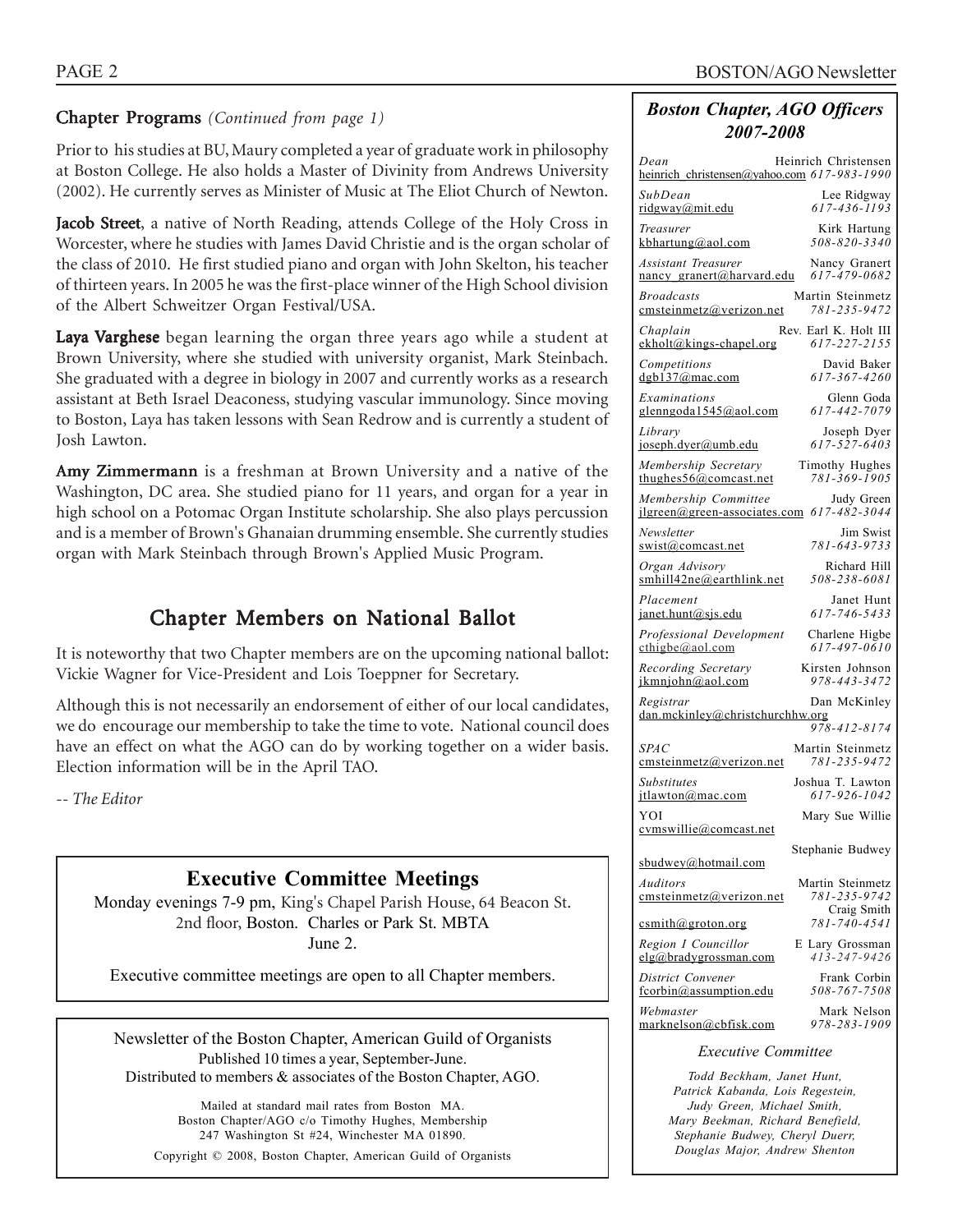## Requiescat in Pace

The editor has received word that Boston Chapter Dean Heinrich Chistensen's father has passed away. I'm sure the rest of the Chapter joins me in offering our prayers and condolences to Heinrich and his family at this difficult time.

## Donation

The Chapter has received a donation from Marylynn Sullivan in memory of Joseph Payne, who died recently (see the obituary in the March Newsletter).

All of us in the Boston Chapter sincerely appreciate and acknowledge this generous gesture.

## Membership Renewal

Membership renewal notices for the 2008-09 year will be mailed this month. (The AGO year runs from July 1, 2008 to June 30, 2009.) Your renewal form and check MUST be received back by July 1 to ensure that you're included in the Chapter yearbook. After that date, no guarantee!

*-- Tim Hughes*

## Messiaen at Methuen

On Sunday April 6, the Merrimack Valley Chapter will join in the many celebrations taking place around the globe to mark the centennial anniversary of Olivier Messiaen. Andrew Shenton from Boston University, and editor of www.messiaen.net, will present the lecture and recital program. See the Calendar for detailed event information.

Olivier Messiaen was born in 1908 in Avignon, France. Educated at the Paris Conservatoire, he studied under various prominent teachers, including Paul Dukas and Marcel Dupré. At 22 he was appointed organist at Église de la Sainte-Trinité, a position he held until his death in 2002.

A devout Catholic, Messiaen's mysticism deeply influenced his compositions. Other elements in his compositions include birdsong, plainchant, Indian and Greek influences and others. Interestingly, Messiaen had synesthesia he could see colors corresponding to sounds.

I first encountered Messiaen when my first American organ teacher tried to tone down my excited playing of the Gigout *B Minor Toccata.* Wanting me to take on something extremely slow, the teacher suggested Messiaen's first published composition, *Le Banquet Céleste*. The "drops of water" symbolizing Christ's blood and the divine harmony captivated me. Later, in a master class at St. Thomas Church in New York City, I had the privilege of working on

*Le Banquet Céleste* with Jon Gillock, a former student of Messiaen. This year Gillock is presenting Messiaen events at various places including Old West Church in April (see the Calendar or www.jongillock.com.) My enchantment with Messiaen was further fueled by my study of music theory at Juilliard as we discussed what he described as the "charm of impossibilities"— his compositional devices, "modes of limited transposition," "non-retrogradable rhythms", and as we analyzed the *Quartet for the End of Time*, probably his most famous work, written while he was being held as a prisoner of war.

*-- Patrick Kabanda*

## Wolff at Organ Library

In February, Christoph Wolff, professor of music at Harvard University and director of the Bach-Archiv (Leipzig), presented a lecture on "J. S. Bach and the Organ: New Perspectives on an Old Subject" at the School of Theology, Boston University. In his talk, sponsored by the Organ Library, Prof. Wolff offered new insights about the youthful Bach's familiarity with contemporary composers and their music, his first appointment at Arnstadt (1703-1707), and his network of professional relationships. He reported on the ambitious project of the Bach-Archiv to examine the contents of all public and ecclesiastical archives in central Germany in search of unknown documents about the Bach family and other seventeenthand eighteenth-century musicians. To learn more about the Organ Library of the Boston Chapter visit the redesigned website at www.organlibrary.org.



Christoph Wolff and Librarian Barbara Owen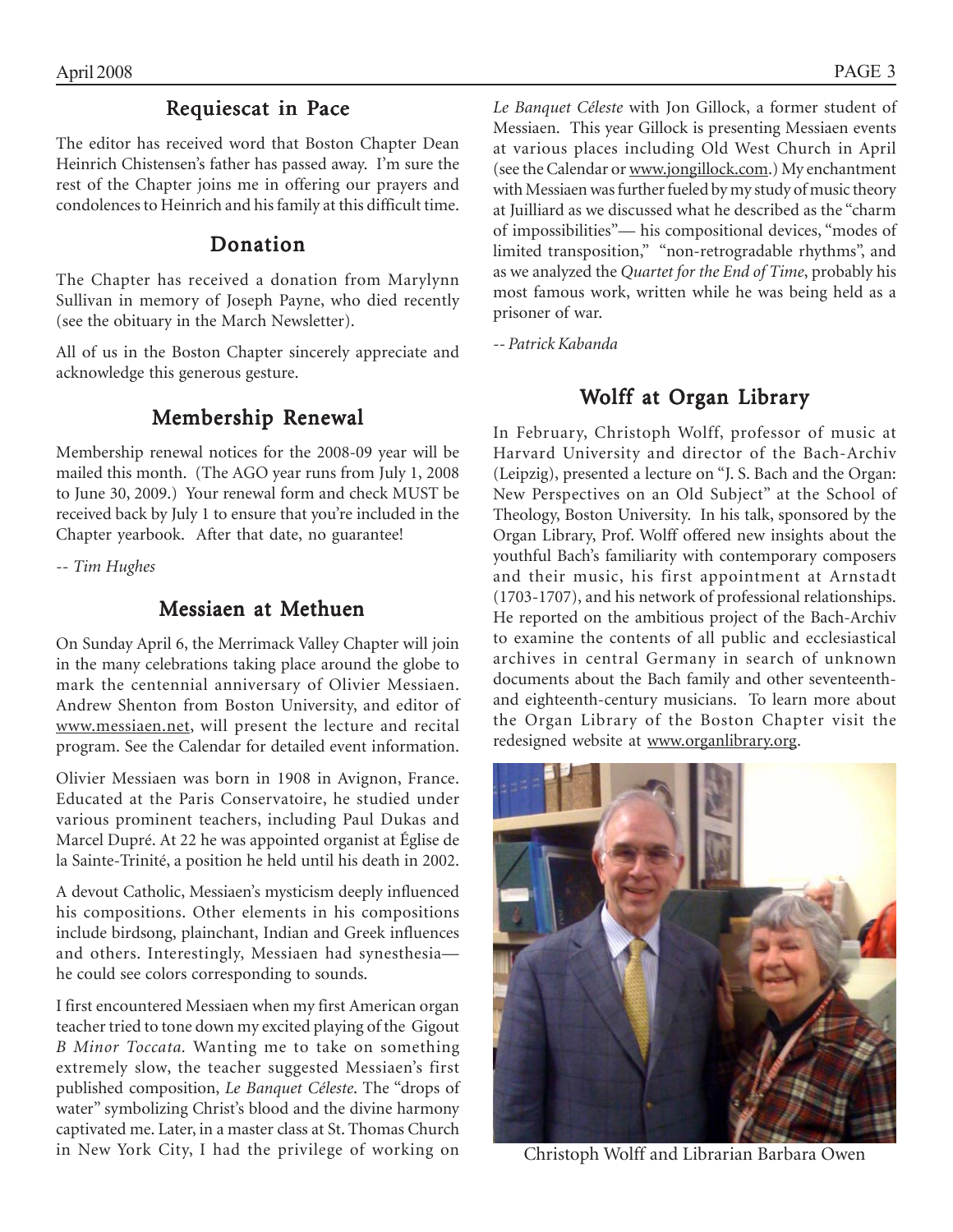## Nominees for 2008 Chapter Election

#### DEAN

Lee Ridgway is organist and choir director at St. Chrysostom's Episcopal Church, Quincy, following 23 years as organist and music director at First Parish, Lexington. Prior to becoming sub-dean of the Boston chapter, he served on the chapter's executive committee, program committee, and professional concerns committee. Lee also served three terms on the national AGO Professional Concerns committee. He is currently on the board of the Boston Early Music Festival, and has served on the boards of the Unitarian Universalist Musicians Network and the Westfield Center for Early Keyboard Studies.

As a solo organ and harpsichord performer, Lee has given concerts throughout the United States and Europe. He has also presented workshops on organ and choral repertoire, congregational hymn singing, and hymn playing, at local, regional, and national gatherings of professional music organizations.

A native of Oklahoma, Lee received the Bachelors degree from the University of Oklahoma, where he studied organ with Mildred Andrews. His Masters degree is from the New England Conservatory of Music, where he studied harpsichord with John Gibbons.

#### SUBDEAN

Andrew Shenton holds bachelor, master and doctoral degrees from London University, Yale and Harvard respectively. He holds the FRCO and ChM diplomas, he has served on the executive, SPAC and AGO library committees and currently directs the MSM program at Boston University. Andrew writes: I would be honored to bring my credentials, experience and enthusiasm to serve the chapter in this office. I pledge to work to promote the organ and its music at every level with a special focus on new audiences. There are currently several projects underway to promote organ playing and these should continue to receive our full support, however, it is appropriate now to concentrate on expanding our audiences, an essential component of our mission. With the new Constellation Center in Cambridge, the restored organ in Symphony Hall, the large number of fine recital instruments in the area, our weekly broadcasts and new opportunities with podcasts and streaming media, we are poised for a new era of appreciation for the organ as a solo and ensemble instrument. If elected, I will support several initiatives to work on education and expansion of our audiences, work with the committee and volunteers to ensure the success of our regional convention, use technology to our advantage to promote our stated goals and to continue the process of friend-raising and fund-raising for the chapter.

Joyce Painter Rice, MSM, grew up in the small town of Graham in central North Carolina. The first real organ she heard was the huge Aeolian at Duke University Chapel. She is one of those who had an immediate reaction: "I'm going to be an organist." She majored in church music at Pfeiffer University (NC), and joined the AGO in 1971, as a MSM student at Southern Methodist University, Dallas. After a year as assistant organist at Duke University, she moved to Boston, in 1974. At that time Old West Church with its still new Fisk organ had become a center for Boston organ activity, and she studied there privately with Yuko Hayashi.

Since 2001 Joyce has been music director and organist at Trinity Episcopal Church, Haverhill, where she also plans and directs the organ recital series. She previously has been music director at Episcopal, Roman Catholic, Unitarian-Universalist and United Church of Christ churches in Boston and north of Boston. Also she was organist at Temple Emanuel (Reform Judaism) Andover, for many years, and music teacher at St. Charles RC parish elementary school. Her recital venues include Duke Univ., the Washington National Cathedral, Trinity Church Boston, and the Methuen Memorial Music Hall. In 1980 as the new music director at the Arlington Street Church she began playing annual First Night recitals, and she soon connected the BAGO with First Night. She has conducted concerts and Evensongs with her volunteer church choirs.

Joyce is a member of the BAGO Organ Library Committee. She has served on the Executive Committee as Registrar, 1980's and again 2003-2006. Also a member of the Merrimack Valley AGO, she has been Dean and was co-chair of the 1995 Regions I and II convention. She has attended several national conventions of the AGO and most recently attended the 2007 Pedagogy Conference.

"Membership and participation in the AGO always has been meaningful to me, and I would be honored and happy to serve as Sub-Dean."

#### ASSISTANT TREASURER

Charlene Tiffany Higbe has served for several years as chair of the Professional Development Committee, working with an excellent committee to look at a variety of workplace issues including revision of the placement process and listings for substitutes. With long experience in church administration, she is now on the staff of Harvard Divinity School and regularly serves as substitute or interim in churches throughout the Greater Boston/Cape Cod area. A graduate of Stetson University School of Music, she is dedicated to helping churches and musicians look at creative ways of working together to make music a central part of their worship.

Lorraine Lueft received a doctorate with distinction in Music Ed, Music Theory, and Choral Conducting from Indiana University, Bloomington. She was also a recital accompanist and worked in music studios of Primrose, Milanov, and others. She taught at Kent State and other universities in the Midwest and South. After retirement, she studied computer science at Univ. of Delaware and participated in producing an interactive videodisc in Music Theory. She moved to Boston and designed training programs for Data General Europe. In 1996, she began organ study with Malcolm Halliday and became a member of the AGO. She was the founding president of an NPR station in NC; and served as president, secretary and treasurer of the New England Computer Arts Association over a period of five years. She is currently Interim Music Director at First Baptist Church in Wollaston.

#### REGISTRAR

Dan McKinley (Incumbent) has been organist & choirmaster of Christ Church of Hamilton & Wenham Since 1998. Before moving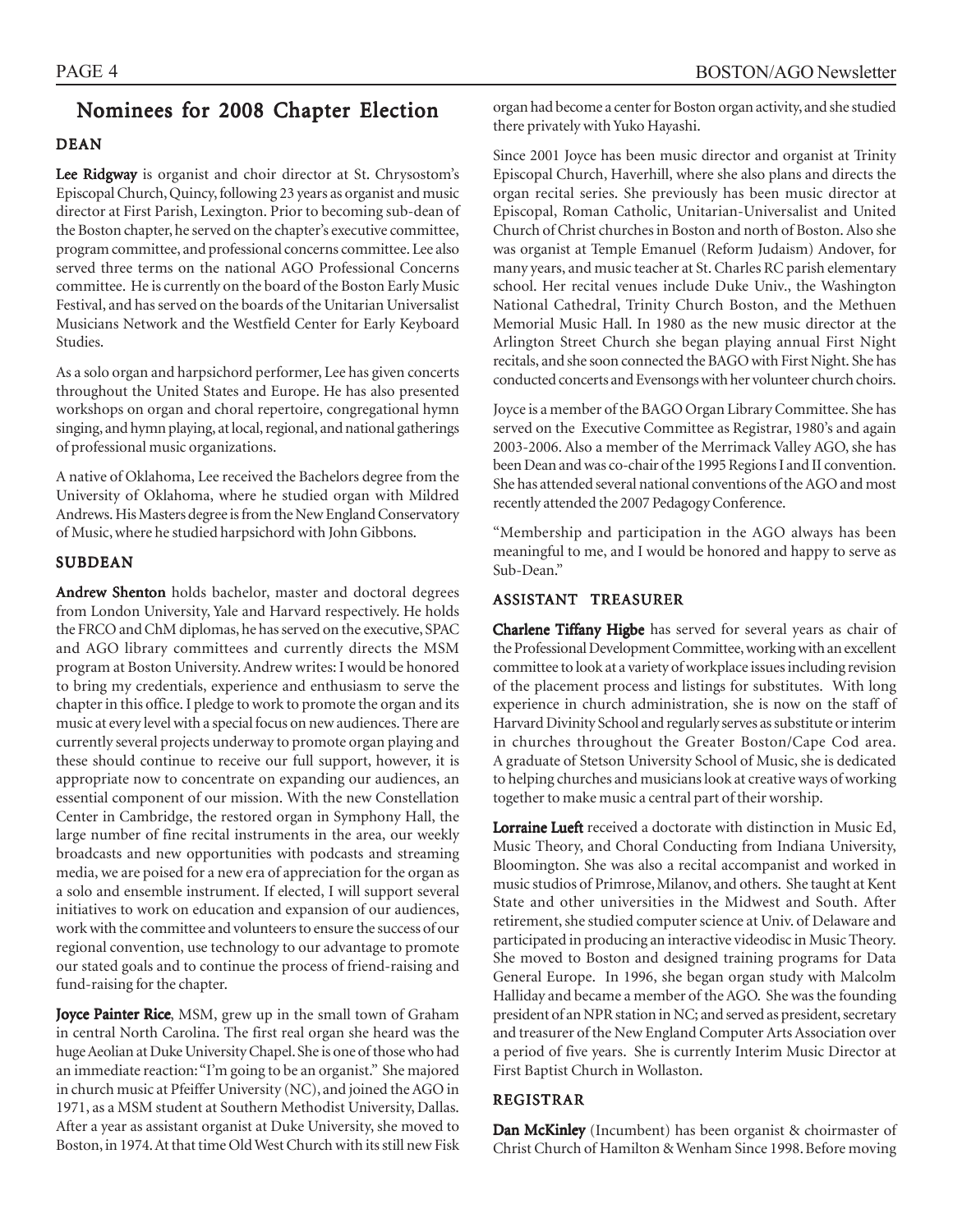to Massachusetts he was interim assistant organist-choirmaster, Christ Church Cathedral, Indianapolis. For nineteen years he was director at First Christian Church, Columbus, Ind., where he played an 81-rank, 1942 Aeolian-Skinner. He has bachelor's and master's degrees in organ and church music from Indiana University and was awarded a Performer's Certificate. He has been broadcast on *Performance Today*, *Pipedreams*, and *With Heart and Voice*. His recording of Dupré's organ & orchestra music is on the *Naxos* label. He serves on the Liturgy & Music Committee of the Episcopal Diocese of Mass., and has been dean and sub dean of the Merrimack Valley AGO.

Daniel Ryan has appeared in recital at St. Paul's Cathedral, Boston, and at King's Chapel, Boston, and has performed with Pro Arte Chamber Orchestra, the Westerly Chorus, and Camerata Academica (Salzburg). Mr. Ryan is Organist-Choir Director of Church of the Holy Spirit in Wayland. He was awarded the Associate Certificate of the American Guild of Organists. He is co-Artistic Director and cellist of Musicians of the Old Post Road, recipient of the 1998 Noah Greenberg Award. As a cellist, he has played with Tafelmusik Baroque Orchestra, Il Complesso Barocco, and many ensembles in the Boston area, including Boston Cecilia, Renaissonics, and Favella Lyrica. He has recorded for Titanic, Meridian, and Koch.

### RECORDING SECRETARY

Kirsten Johnson (Incumbent) is Director of Music at St. Mary's Episcopal Church in Newton Lower Falls, where she serves as organist and director of choirs, a position she has held since 1992. She holds degrees from St. Olaf College in Northfield, Minnesota and the Institute of Sacred Music at Yale Divinity School in New Haven, Connecticut. She did further organ study with Yuko Hayashi at the New England Conservatory in Boston. She is also Director of Music Together of Wayland/Weston, an early childhood music program.

David Kazimir of Salem, Massachusetts began his musical studies at age five on piano and was actively involved with the choirs of St. Peter's Episcopal Church in Essex Fells, New Jersey through high school. He began his studies in organ with Janet Hein in 1990. David received the Bachelor of Music Degree in Organ Performance from the Oberlin Conservatory of Music at Oberlin College in 1999. While at Oberlin, he was a student of David Boe. As a recitalist he has performed in major churches and cathedrals in Boston, Cleveland, New York, and Washington, DC and overseas in Cambridge, England; Rhonda, Wales; Lausanne, Switzerland, and at St. George's Cathedral in Jerusalem. David has held numerous arts administration positions including: assistant director of conservatory admissions at Oberlin Conservatory (1999-2002); conference coordinator for the Westfield Center's symposium *Cavaille-Coll in Oberlin: A Celebration of C. B. Fisk, Opus 116;* secretary for the Episcopal Diocese of Ohio's music and liturgy commission (2000-2002); chapter liaison to the Choir of Westminster Abbey at Trinity Church in Boston during the celebrations for the centenary of the Boston Chapter of the AGO. Presently, he is on the staff of C.B. Fisk, Inc., in Gloucester serving as a woodworker and in administration as purchasing agent. David is organist and director of music at Ascension Memorial Episcopal Church in Ipswich.

#### AUDITORS

Martin Steinmetz (Incumbent) has been Minister of Music at Allin Congregational Church in Dedham for 44 years, and has recently retired from his engineering job at MIT Lincoln Laboratory. He has been producer for the Boston Chapter's WCRB radio program for 28 years, and is the writer and editor of our *Green Book*, now in its 15th edition. In addition, he has previously served the Boston Chapter as Dean, Sub-Dean, Treasurer, Associate Chair of the 1976 convention, and has been a member of the Library Committee and SPAC since their inception.

Craig Smith (Incumbent) recently retired after 28 years as organist and choirmaster at the Groton School. Previously he held similar positions at the Kent School in Connecticut and St. George's by the River in Rumson, NJ. After receiving his Bachelor of Fine Arts degree from Union College he spent a year at the Royal School of Church music before attending Union Seminary, where he earned his M.S.M. He is currently assisting and substituting in South Shore area churches, and serves as Junior Warden in St. John the Evangelist Church in Hingham.

Carson Cooman is an American composer with a catalogue of works in many forms, ranging from solo instrumental pieces to operas, and from orchestral works to hymn tunes. Cooman's music appears on over twenty-five recordings, including five complete CDs on the Naxos and Zimbel labels. Cooman holds degrees from Harvard University and Carnegie Mellon University where he studied with with Bernard Rands, Judith Weir, Alan Fletcher and James Willey. As an active concert organist, Cooman specializes exclusively in the performance of new music. Over 120 new works have been composed for him by composers from around the world, and his performances of the work of contemporary composers can be heard on a number of CD recordings. Cooman is also a writer on musical subjects, producing articles and reviews frequently for a number of international publications. He is currently the editor of Living Music Journal and serves as an active consultant on music business matters to composers and performing organizations.

David Tierney is Minister of Music at St. Paul's Episcopal Church in Dedham where he conducts five choirs and serves as organist. He is also Director of The Rivers School Conservatory and Chair of the Performing Arts Department at The Rivers School where he also conducts the Rivers Symphony Orchestra. Tierney studied organ with John Skelton at UMass-Lowell where he received his B.M. in organ performance and his M.M. in conducting. Prior to teaching at Rivers, he taught at UMass-Lowell, Lasell College and Chapel Hill-Chauncey Hall School. He has also twice been an adjudicator and soloist in the organ division of the "Franz Schubert International Music Festival and Competition" in Italy.

#### MEMBERS AT LARGE

Craig Benner is Director of Music and Organist at St. Anne's in-the-Field's Episcopal Church in Lincoln. Having recently moved to Boston from San Francisco, he has served several churches in the Bay Area over the past 20 years. He received degrees in Organ from San Francisco State, and Mills College where he studied with Sandra Soderland. He has recently served two terms on the executive committee of the SFAGO, and was an active part of San Francisco's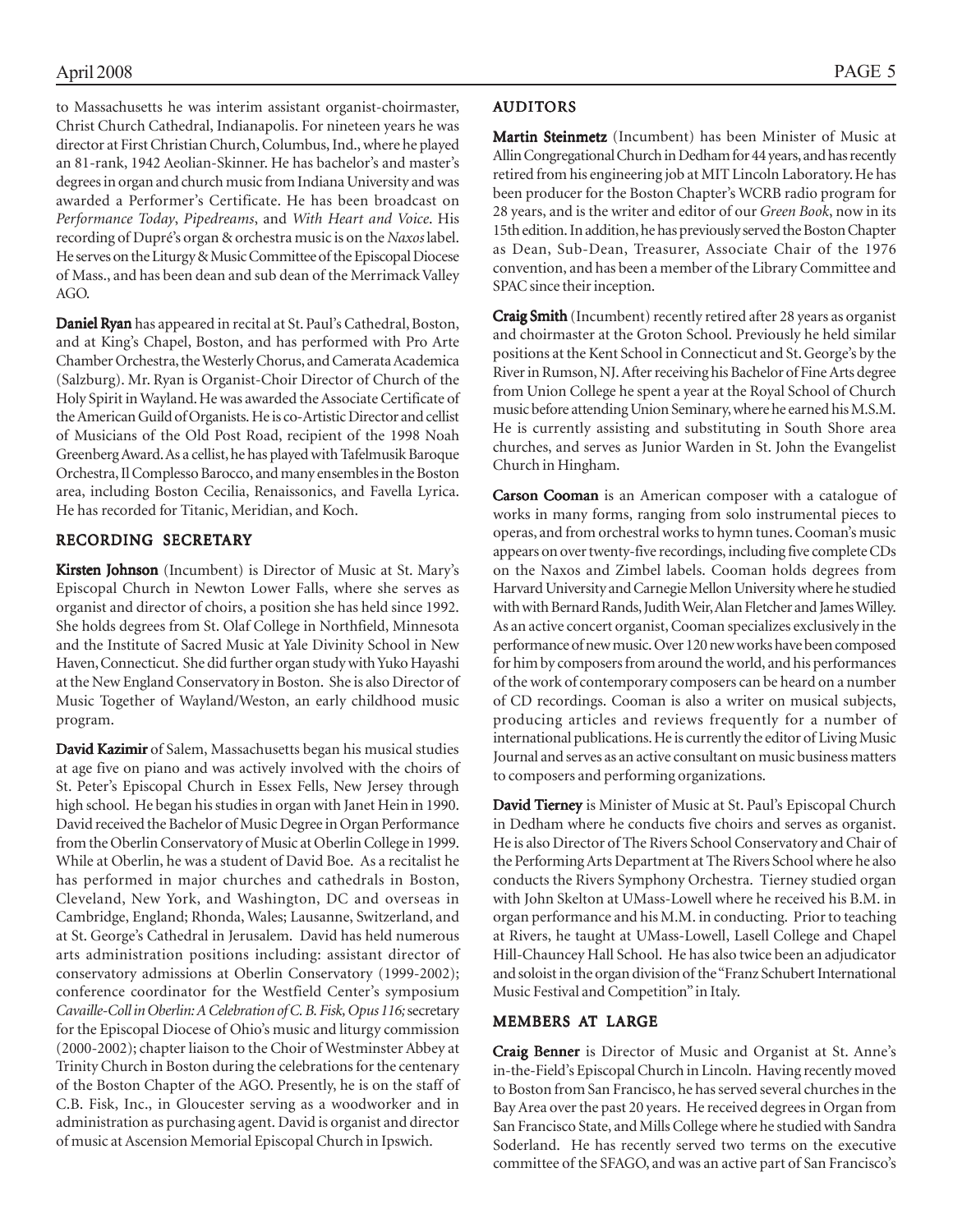recent POE. Craig looks forward to being an active member of the Boston chapter and would be happy to serve on the BAGO executive committee.

Anthony Brown: My church music career began when my eighth grade teacher gave me the opportunity to be the choir's accompanist. In high school, my pastor offered to have the parish pay for organ lessons and so I began studying with Steven Young. I studied also under Peter Sykes before being offered admission to Longy. Leo Abbot and Cardinal Law presented an opportunity to learn what it means and takes to be a pastoral musician as Cathedral Organ Scholar. I've never served the Chapter in any official capacity but my experience has proven the importance of opportunity, especially when you're young. I wish to bring a desire to give budding organists more opportunities to the Committee in addition to my training in finance.

Paul Cienniwa is Music Director at First Church in Boston, where he can be heard weekly on WERS (88.9 FM) Boston. As an organist, he performs regularly in France and throughout New England, most recently eliciting praise from *Le Dauphiné Libéré* for "*un concert exceptionnel*"*.* He is also Founding Artistic Director of Newport Baroque Orchestra, director of Sine Nomine choral ensemble and director of the Framingham State College Chorus. He is a 1995 graduate of DePaul University where his principal organ teacher was Jerome Butera. In 2003, he received the Doctor of Musical Arts degree in harpsichord performance from Yale.

Mark Dwyer is the Organist and Choirmaster of The Church of the Advent, Boston. He comes to this position from St. Paul's Church, K Street in Washington. Previously, he held a similar post as Director of Music at The Cathedral of All Saints, Albany. In addition to his musical work, he has spent a certain amount of his professional life on committees charged with various tasks, from the very important, to the very mundane! Mr. Dwyer has been Sub-Dean of the Eastern New York Chapter of the American Guild of Organists and served on the Standing Committee for the 2003 Region II Convention held in Albany. He also served on the Program Committee and was Workshop Coordinator for the 1999 American Guild of Organists Region I Convention held in Worcester, Massachusetts. In years past he has served on the Executive Board of the Boston Chapter of the Guild and the Alfred Nash Patterson Grants Committee of Choral Arts New England.

Brunhilde Engelhardt is Music Director at St. Peter's Episcopal Church in Weston. A native of Germany, she earned a degree in sacred music in Bayreuth before attending Mills College in California, where she received her M.F.A. degree. She came to Boston in 1998, returning to Germany to continue her studies at the Hochschule für Musik in Detmold, before settling permanently in Boston in 2003. Brunhilde became a member of the San Francisco Chapter of the AGO almost immediately after moving to the US. She considers the AGO an important tool for professional exchange and community building among fellow artists.

Glenn Goda has been Organist and Music Director at the Basilica of Our Lady of Perpetual Help, Mission Church, Boston since 1990. He received the Bachelor and Master of Music degrees in Organ Performance from Boston University. (Too) Active in the AGO, he has been Past Dean, Co-chair of the YOI and POE, Region I Councillor for Education and currently is Education and Exam coordinator.

Laura Jensen is a graduate of the Manhattan School of Music, N.Y. where she received the Bronson Ragan Award for outstanding performance in Organ and Music Theory. She holds Associateship and Choirmaster's Certificates from the AGO. Laura is also past Assistant National Director of the American Union of Swedish Singers (AUSS) and past Director of the University Glee Club of Providence. Currently, she is Director of Music at the First Parish Church, Sherborn, MA. Her teachers include Frederick Swann and the late Frank Taylor. She was a RI resident for many years and very active in the Rhode Island Chapter AGO. She moved to Massachusetts a little over two years ago and is anxious to get more involved in the organ community here in the Boston area. As an associate for Marshall Ogletree Associates, Laura is the area representative for Rodgers Instruments, Hillsboro Oregon, and Fratelli Ruffatti Pipe Organ Builders of Padua, Italy.

Mark Nelson, a Minnesota native, attended St. Olaf College, and came to Gloucester in 1979 to work for C.B. Fisk. In nearly 30 years of organbuilding he has done extensive design work, as well as managing projects. Today he handles local tunings as well as maintains the company website. As a member of the American Institute of Organbuilders, he has served as Education Committee Chairman and lectured on computer aided design (CAD). As a member of Boston Chapter AGO, he served a 3 year term on the Executive Committee in the late 90's. For the last 4 years he has maintained and updated the existing Chapter website. He has served Lutheran, Congregational and Episcopal churches and since 2001 is Music Director of St. John's Episcopal Church, where he maintains boys, girls and adult choirs. In addition to regular Sunday and Holy Day music , the Parish Choir sings Compline monthly as well as occasional Vespers services. In celebrating the 20th anniversary of the Fisk organ, he has initiated a recital series including appearances by Doug Major, Barbara Bruns, Frances Fitch, Peter Krasinski, and David Briggs. Mark has worked with the Massachusetts Diocesan Choir Camp every summer since 2001.

## Young Chapter Organist Accepted at Eastman

Chapter member Brandon Santini will be attending the Eastman School of Music for his graduate studies this fall.

Brandon was a scholarship winner when he participated in the YOI at the age of 12. He studied with Peter Krasinski until his junior year in high school. Brandon has given recitals throughout the country, in addition to acting as organist/choir director at several local churches.

Brandon attended Oberlin College and majored in Organ and Piano performance, studying with James David Christie and Peter Takacs. He plans to pursue his DMA at Eastman.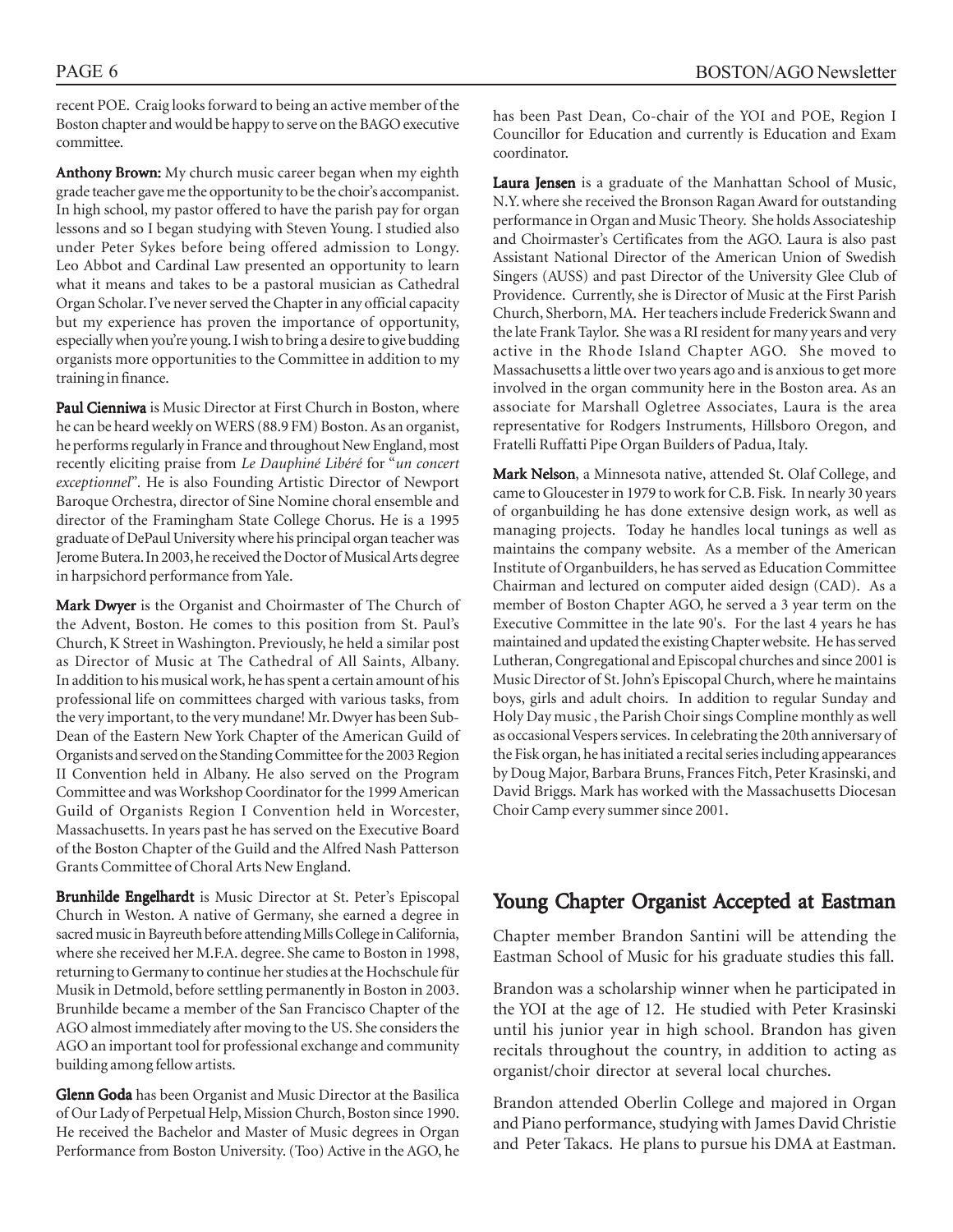## **BOSTON/AGO CONCERT CALENDAR**

#### Tuesday, April 1 12:15 pm

Edwin C Starner, organ. First Church of Christ, Scientist, Mass Ave near Huntington, Boston. 617-450-3436 Free 因

#### 12:15 pm

Amaryllis Chamber Ensemble: Quantz *Flute Quartet in g minor;* Haydn *Flute Quartet in D major;* King's Chapel, 58 Tremont St, Boston. 617-227-2155 Donation \$3 h

#### 7:00 pm

Jon Gillock: lecture-demonstration on Messiaen's *La Nativité du Seigneur,* Old West Church, 131 Cambridge St, Boston. 617-739-1340 h Don. \$15; \$10 OWOS; \$5 sts, srs

## Wednesday, April 2

## 12:15 pm

Music for a while [early music ensemble] Cathedral Church of St Paul, 138 Tremont St, Boston. 617-482-5800 Donation \$5

#### Thursday, April 3 12:15 pm

Edward E Jones, organ. Adolphus Busch Hall, 29 Kirkland St, Cambridge. 631-276-9488 Free **A** 

#### 7:00 pm

The American Boychoir (Malvar-Ruiz, *dir*): *This Little Light of Mine*, arr. Ken Berg; Keith Hampton *Praise His Holy Name;* Moses Hogan *I Am His Child; America the Beautiful,* arr. Betty Bertaux; others. Reception follows. First Parish Church in Stow MA. 978-897-3344 \$15/10

## Friday, April 4 12:15 pm

Richard Webster, organ. Trinity Church, Copley Sq, Boston. 617-536-0944 x389 Don. \$5 | A

#### 7:30 pm

Beacon Brass Quintet. St Andrew's Episcopal Church, 79 Denton Rd, Wellesley MA. 781-235-7310 \$20/10/5

#### 8:00 pm

Jon Gillock, organ: Messiaen *La Nativité du Seigneur, Le Banquet céleste, Apparition de L'Église éternelle. See Tuesday, April 1 at 7:00 pm.*

#### 8:00 pm

Schola Cantorum (Jodry, *dir*): Musica Maris Baroque Orchestra (Bahmann, *dir*): Bach Cantata # 76 *Die Himmel erzählen,* Motet # 5 *Komm Jesu komm,* Harpsichord Concerto in D; JC Bach motets. St John the Evangelist, 35 Bowdoin St, Boston. 401-274-5073 \$20/15/7

#### 8:00 pm

Andrew Shenton, organ. Holy Name Parish, 1689 Centre St, W Roxbury MA. 617-325-4865 x206 Donation h

### Saturday, April 5 10:00 am

Boston Singers' Resource

Open Auditions. (10am-4pm) Screen 50 classical singers each day for solo & section leader positions. Lunch & resume book included. Christ Church, Needham MA. http://bostonsingersresource.org/ annual\_audition.asp pre-reg req'd. \$25 audition fee & \$35 subscr. fee.

#### 4:00 pm

Schola Cantorum. *See Friday, April 4 at 8:00 pm.* Congregational Church, The Commons, Little Compton RI.

#### 7:30 pm

Simon Gledhill, theatre organ; Knight Auditorium, Babson College, Wellesley MA. www.EMCATOS.com \$16/14 Under 16 Free with adult Advance sale \$12, 10+ \$10

#### Sunday, April 6 2:30 pm

Simon Gledhill, theatre organ; Shanklin Music Hall, Groton MA. www.EMCATOS.com \$20 Under 16 Free with adult Advance sale \$20, 10+ \$18

#### 3:00 pm

William Ness, organ. St Joseph Memorial Chapel,

College of the Holy Cross, Worcester MA. 508-793-2296 Free **b** 

#### 3:00 pm

Handbell Choirs of St Mark, Roxbury & Unity Church. Unity Church, 13 Main St, N Easton MA. 508-238-6081 Free

#### 3:00 pm

Messiaen Celebration: Lecture & Concert by Andrew Shenton. Methuen Memorial Music Hall, Methuen MA.

www.mmmh.org \$10 members,  $$15$  non-members, \$5 children  $\Box$ 

#### 4:00 pm

Schola Cantorum. *See Friday, April 4 at 8:00 pm.* First Unitarian Church, Benefit & Benevolent Sts, Providence RI.

#### 4:00 pm

A Joyful Noyse: "Ah, Sweet Distress": Monteverdi, Salomone Rossi. Hancock Church, 1912 Mass Ave, Lexington MA. 781-862-4220 Donation \$10 **b** 

#### 4:00 pm

Seraphim Singers (Lester, *dir*). Trinity Episcopal Church, 81 Elm St, Concord MA. 978-486-4288

### Tuesday, April 8 12:15 pm

Sumie Kaneko & Hiro Honshuku: New Music for Traditional Japanese Instruments. King's Chapel, 58 Tremont St, Boston. 617-227-2155 Donation \$3 因

## Wednesday, April 9

#### 1:15 pm

John & Carolyn Skelton, organ. Cochran Chapel, Phillips Academy, Andover MA. Free

#### Thursday, April 10 12:15 pm

Carson Cooman, organ. Adolphus Busch Hall, 29 Kirkland St, Cambridge. 631-276-9488 Free 因

#### Friday, April 11 12:15 pm

Michael Kleinschmidt, organ. Trinity Church, Copley Sq, Boston. 617-536-0944 x389 Don. \$5 因

#### 7:30 pm

Carlo Curley, organ: Curley transcriptions & arrangements; Dvorak, Bach, Handel, Stanley, Davies, Wagner, Dussek, Linblad, others. St Gregory the Great Church, 360 Cowesett Rd, Warwick RI. **6** 508-892-9163 Free - tickets req.

#### 8:00 pm

Brian Jones, organ. Wickenden Chapel, Tabor Academy, Marion MA.

## Saturday, April 12

#### 9:30 am

Recorders/Early Music MetroWest Playing Meeting: Leaves of Green - Music of Spring & Renewal. Trinity Episcopal Church, 81 Elm St, Concord MA. 978-264-0584 Instruments \$12

## Sunday, April 13

## 10:00 am

Newton Baroque & the Choir of Second Church of Newton: Bach Cantatas 112 *Der Herr ist mein getreuer Hirt* & 118 *O Jesu Christ, meins Lebens Licht.* Second Church of Newton, 60 Highland St, West Newton MA. 617-332-1446 Free

#### 3:00 pm

Lynne Davis, organ. Holy Cross Chapel, Worcester MA. (Take Rt 290 to College Sq exit) 508-793-2296 Free **b** 

#### 3:00 pm

Timothy Smith, organ. St Anthony's Church, 1359 Acushnet Ave, New Bedford MA. 508-238-6081

#### 3:00 pm

Carlo Curley, organ. *See Friday, April 11 at 7:30 pm.* Church of St Timothy,  $\Box$ 225 King Philip Dr, W Hartford CT.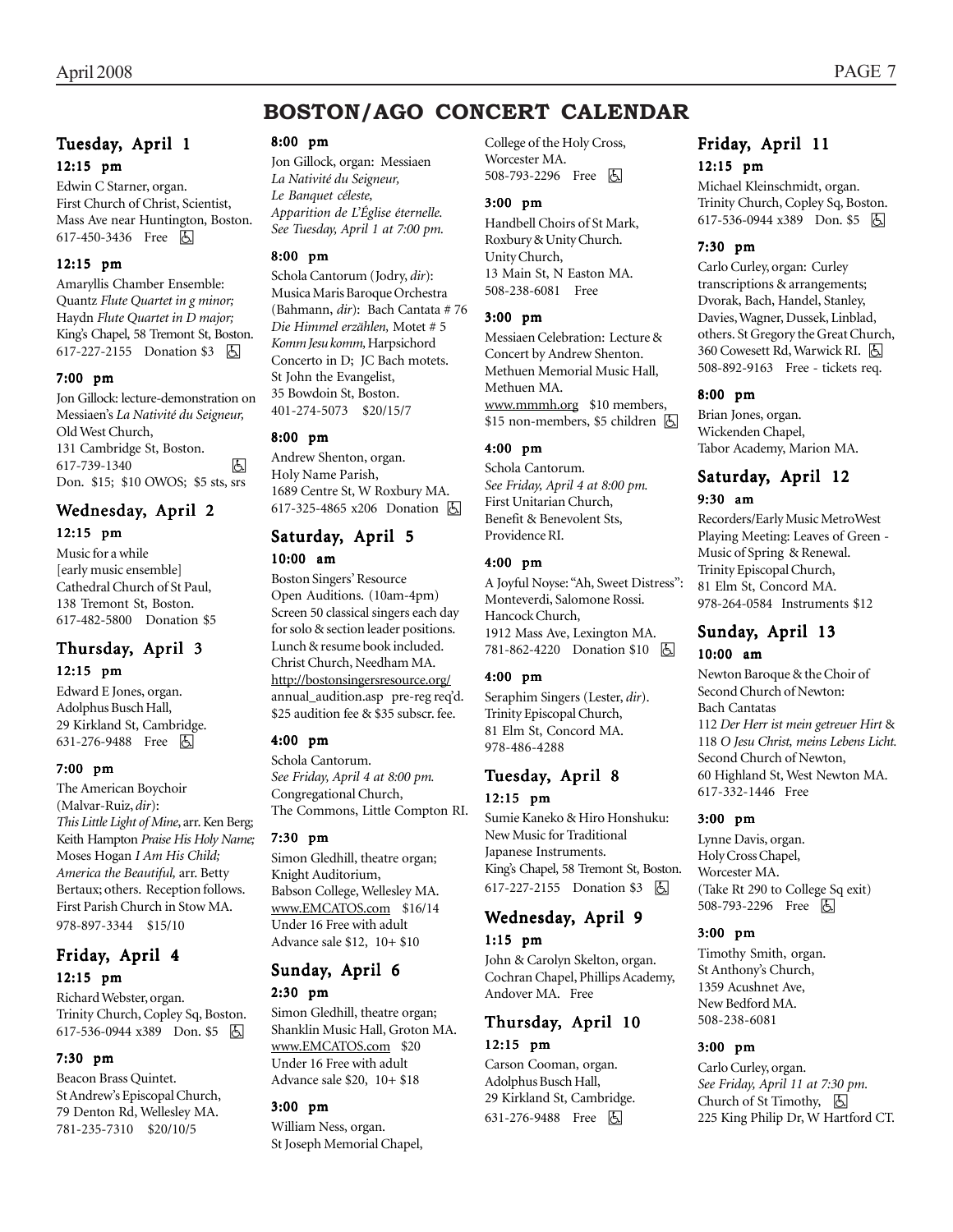#### 4:00 pm

G Fredrick Guzasky, organ: Bach, Rheinberger; Russian composers. Church of St John the Evangelist, 172 Main St, Hingham MA. 781-749-1535 Donation \$10

#### 4:00 pm

Marjorie Ness, organ: Dedicatory Recital, Mann & Trupiano organ. St John's Episcopal Church, Pleasant St, Sutton MA. www.st-johns-sutton.org

#### 5:00 pm

King's Chapel Choir & Soloists (Christensen, *dir*; Wood, *org*): Bernstein *Chichester Psalms,* Copland *In the Beginning,* Barber *Agnus Dei*, Pinkham *The Creation of the World.* King's Chapel, 58 Tremont St, Boston. 617-227-2155 x345 Donation  $$12/8$   $\Box$ 

#### 6:00 pm

Groton School & St Paul's School Choirs (M Smith & C Lynch, *dirs*): Choral Eucharist. Trinity Church, Copley Sq, Boston.

#### 7:30 pm

Mozart *Mass in C Major* Open Sing*:* Chorus, Orchestra, Soloists (Beekman, *dir*). Scores, warm-ups, refreshments provided. Payson Park Church, 365 Belmont St, Belmont MA. 617-484-4696 x16 \$7

#### 8:30 pm

Parish Choir (M Nelson, *dir*): Compline by Candlelight: Hurford, Stone, others. St John's Episcopal Church, 48 Middle St, Gloucester MA. 978-283-1708 Free 因

#### Tuesday, April 15 12:15 pm

Kristi Vrooman, soprano; Heinrich Christensen, organ: Burgett, Ramsay, Pinkham. King's Chapel, 58 Tremont St, Boston. 617-227-2155 Donation \$3 | A

#### 7:30 pm

Celebration of Hermann Kotzschmar 100th anniversary of his death. Merrill Auditorium at City Hall, 389 Congress St, Portland ME. 207-775-2126 Donation \$12, under 21 Free  $\boxed{6}$ 

#### Wednesday, April 16 1:15 pm

Peter Stoltzfus Berton, organ. Cochran Chapel, Phillips Academy, Andover MA. Free

#### Thursday, April 17 12:15 pm

Harry Lyn Huff, organ. Adolphus Busch Hall, 29 Kirkland St, Cambridge. 631-276-9488 Free 因

## Friday, April 18

#### 12:15 pm

Rosalind Mohnsen, organ. Trinity Church, Copley Sq, Boston. 617-536-0944 x389 Don. \$5 &

#### 2:00 pm

John Bell, composer, minister: Workshop for choir directors, clergy & other music leaders. St Ignatius Church, Chestnut Hill MA. 617-552-6108 \$15 Donation or \$25 for both 2pm & 7pm

#### 7:00 pm

John Bell, composer, minister: Interactive celebration of music of John Bell. All Saints Parish, Brookline MA. 617-552-6108 \$15 Donation or \$25 for both 2pm & 7:30pm

#### 7:30 pm

Renaissonics & Friends (Tyson, *dir*); Ken Pierce, dancer/historian: Teaching dances from the 15th, 16th & 17th centuries. Refreshments. No partner required. Jewett Hall, First Church Cong, 11 Garden St, Cambridge. 617-661-3353 \$8

#### Saturday, April 19 10:00 am

Daniel Roth Masterclass. *See article page 1.*

#### 2:00 pm

Daniel Roth Concert. *See article page 1.*

#### 7:30 pm

Newton Baroque Soloists: Diverse Concerti: Bach *Brandenburg I*; Vivaldi, Telemann, Sammartini. Second Church of Newton,

60 Highland St, West Newton MA. 617-332-1446 Donation \$15

#### Sunday, April 20 3:30 pm

Foundling Baroque Orchestra; Marion Verbruggen, recorder; Susanna Ogata, violin: Bach, Vivaldi, Telemann. Grace Church, 175 Mathewson St, Providence RI. 401-273-7308 \$25/20 srs/10 sts & low income, \$50 group, adv \$20/18/8

#### 4:00 pm

Groton School Choir (M Smith, *org/dir*): Annual Spring Concert. Paul Winter *Missa Gaia;* MacMillan, Haydn, Stolzfus. Groton School, Groton MA.

#### 4:00 pm

Harvard University Choir; Orchestra of Emmanuel Music; Edward Elwyn Jones, director: Mozart *Mass in C minor* completed by Robert Levin. Memorial Church, Harvard University, Cambridge. 617-496-2222 \$10/5

#### Tuesday, April 22 12:15 pm

Lee Ridgway, organ: Bach *Sonata in c,* Distler *Sonata.* King's Chapel, 58 Tremont St, Boston. 617-227-2155 Donation \$3 因

#### Wednesday, April 23 12:15 pm

Richard Hill, organ: "April Showers" Unity Church, 13 Main St, N Easton MA. 508-238-6081

#### 1:15 pm

George Davey, organ. Cochran Chapel, Phillips Academy, Andover MA. Free

### Thursday, April 24

### 12:15 pm

Peter Sykes, organ. Adolphus Busch Hall, 29 Kirkland St, Cambridge. 631-276-9488 Free 因

Friday, April 25 12:15 pm Anna Myeong, organ.

Trinity Church, Copley Sq, Boston. 617-536-0944 x389 Don. \$5 因

#### 7:30 pm

Maria Tegzes, soprano; Ed Broms, piano: 20th Century Vocal Works. Cathedral Church of St Paul, 138 Tremont St, Boston. 617-482-5800 x1103

#### Saturday, April 26 9:30 am

SE Mass Chapter AGO Spring Organ Crawl. Starts at First Parish Kingston (Rt 109), Ends at Church of the Pilgrimage, Town Sq, Plymouth (2:00 pm). 508-238-6081

#### 10:00 am

Boston Singers' Resource Open Auditions. *See Saturday, April 5 at 10:00 am.*

#### 2:00 pm

Springfield/Hartford Chapter of Choristers Guild, 21st Annual "Festival of Singing Children" Helen Kemp, director. United Congregational Church, High & Appleton Sts, Holyoke MA. 413-533-8412 Free

#### Sunday, April 27 2:30 pm

Merrimack Valley Philharmonic Orchestra (Monseur, *dir*); Francine Trester *Mythos* world premiere, Copland Four Dance Episodes from *Rodeo;* Ferde Grofe *Mississippi Suite;* Gershwin *An American in Paris.* Rogers Center for the Arts, Merrimack College, 315 Turnpike St, N Andover MA. 978-685-3505 固

#### 4:00 pm

Heinrich Christensen, organ. Holy Name Parish, 1689 Centre St, W Roxbury MA. 617-325-4865 x206 Donation  $\boxed{6}$ 

#### 7:00 pm

St Paul Parish Adult Choir (Lester, *dir*); Soloists & Orchestra; Bach Cantata *Christ lag in Todesbanden,* Handel *Messiah* Part III, Sharpe, newly commissioned work. John Dunn, organ: Liszt *Prelude & Fugue on BACH.* St Paul Church, Bow & Arrow Sts, Cambridge. 617-491-8400 Donation **b**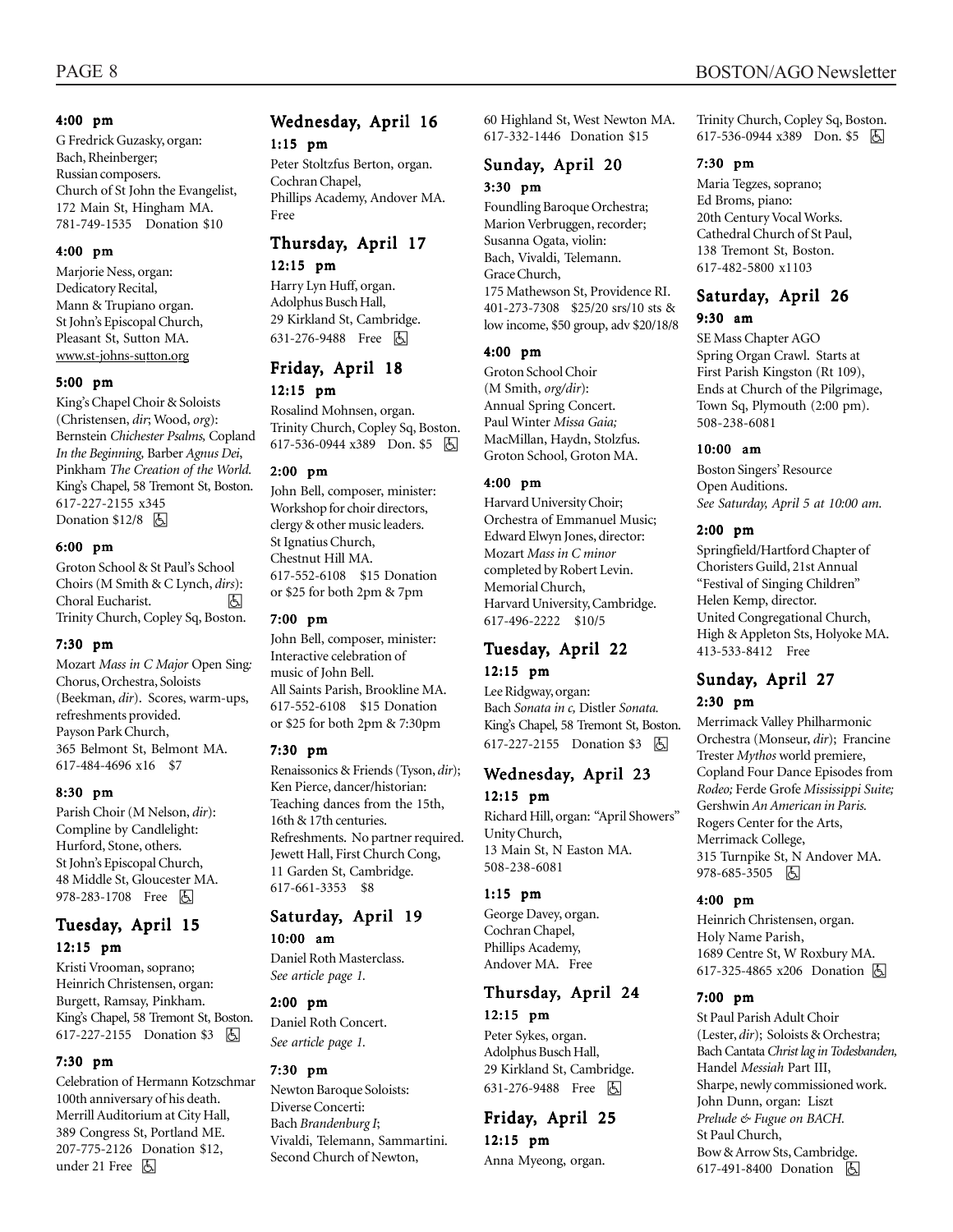### Tuesday, April 29 12:15 pm

Teresa Tam, soprano; Matthew Wright, archlute; Scott Lemire, theorbo; William Good, theorbo & director: Monteverdi, Strozzi, D'India, others. King's Chapel, 58 Tremont St, Boston. 617-227-2155 Donation \$3 **b** 

#### 1:00 pm

Newport Baroque Orchestra; Choirs of Portsmouth High School: Baroque Choral Festival. Portsmouth High School, 120 Education Lane, Portsmouth RI. 401-855-3096 Free 因

#### 7:00 pm

Newport Baroque Orchestra; Choirs of Portsmouth High School: Baroque Choral Festival. St Anthony's Church, 2836 E Main St, Portsmouth RI. 401-855-3096 Free 因

#### 7:30 pm

Ben van Oosten, organ; Merrill Auditorium at City Hall, 389 Congress St, Portland ME. 207-775-2126 Donation \$12, under 21 Free 因

#### Wednesday, April 30

#### 1:15 pm

Phillips Academy Organ Students. Cochran Chapel, Phillips Academy, Andover MA. Free

### Friday, May 2

#### 12:15 pm

Patrick Kabanda, organ. Trinity Church, Copley Sq, Boston. 617-536-0944 x389 Don. \$5

#### 7:30 pm

Brian Jones, organ. Celebrating 250th Anniversary. First Religious Society, Carlisle MA.

#### Saturday, May 3 8:00 pm

American Festival of Microtonal Music (Reinhard, *dir*): MicroFest 2008. Cathedral Church of St Paul, 138 Tremont St, Boston. 617-548-3974 \$15/10

## Sunday, May 4

7:30 pm Brian Jones, organ. Church Anniversary Series. St Paul's Episcopal Church, Dedham MA.

#### 8:00 pm

American Festival of Microtonal Music (Reinhard, *dir*): Reinhard *Odysseus (*microtonal theatrical opera)*;* Michael L Vick *Kierancely;* Alois Hàba *Hubda;* premiere of Victor Ekimovsky *Balletto.* Cathedral Church of St Paul, 138 Tremont St, Boston. 617-548-3974 \$15/10

## Monday, May 5

#### 7:30 pm

Boston AGO Program & Annual Meeting Christ Church Unity, 70 Colchester St, Brookline MA.

## Friday, May 9

12:15 pm Ross Wood, organ. Trinity Church, Copley Sq, Boston. 617-536-0944 x389 Don. \$5 因

#### 7:30 pm

Renaissonics & Friends. *See Friday, April 18 at 7:30 pm.*

#### 7:30 pm

Fretless Voices, Mudville Madrigal Singers, Peking & the Mystics: 3rd Annual *Only a Cappella.* St Andrew's Episcopal Church, 79 Denton Rd, Wellesley MA. 781-235-7310 \$20/10/5

#### 8:00 pm

*Ludi Musici Revisited:* Michael Collver, countertenor & cornetto; El Dorado Ensemble: Schütz, Scheidt, Schein, H. Bach, Hammerschmidt, Rosenmueller. Lindsay Chapel, First Church Congregational, Mason & Garden Sts, Cambridge. 617-776-0692 \$22/17

#### Saturday, May 10 9:30 am

Recorders/Early Music MetroWest Playing Meeting: Coaches' favorites. Trinity Episcopal Church, 81 Elm St, Concord MA. 978-264-0584 Instruments \$10

#### 8:00 pm

Convivium Musicum (Barrett, *dir*): Two Weddings & a Treaty - Renaissance occasional music. First Church Congregational, 11 Garden St, Cambridge. 617-773-6913 \$15/8

### Sunday, May 11

#### 3:00 pm

*Ludi Musici Revisited. See Friday, May 9 at 8:00 pm.* Somerville Museum, One Westwood Rd, Somerville MA. 617-666-9810 \$17/12

#### 3:00 pm

#### Masterworks Chorale. *See back page.* Friday, May 16

#### 12:15 pm

Elaine Dykstra, organ. Trinity Church, Copley Sq, Boston. 617-536-0944 x389 Don. \$5 h

#### Saturday, May 17 8:00 pm

Newburyport Choral Society (Weale, *cond*): Spring Concert: Britten, Vaughn Williams, Barber. Newburyport High School, 241 High St, Newburyport MA. 978-462-0650 \$20/18

#### 8:00 pm

Convivium Musicum (Barrett, *dir*): Two Weddings & a Treaty - Renaissance occasional music. Trinity Lutheran, 73 Lancaster St, Worcester MA. 617-773-6913 \$15/8

#### 8:00 pm

Coro Stella Maris (LeClair, *dir*): Renaissance Devotional Classics: Palestrina, Byrd, Guerrero. St John's Episcopal Church, 48 Middle St, Gloucester MA. 617-625-1857 \$15/10

## Sunday, May 18

#### 2:30 pm

Newburyport Choral Society *See Saturday, May 17 at 8:00 pm.*

#### 4:00 pm

Coro Stella Maris. *See Saturday, May 17 at 8:00 pm.*

#### 7:00 pm

Convivium Musicum (Barrett, *dir*): Two Weddings & a Treaty - Renaissance occasional music. St Paul's, 15 St Paul St, Brookline MA. 617-773-6913 \$15/8

#### 8:30 pm

Parish Choir (M Nelson, *dir*): Compline by Candlelight: Baynon. St John's Episcopal Church, 48 Middle St, Gloucester MA. 978-283-1708 Free 因

## Tuesday, May 20

#### 10:30 am

Meet the King of Instruments youth concert. Merrill Auditorium at City Hall, 389 Congress St, Portland ME. 207-775-2126 Donation \$12, under 21 Free 因

## 3-Manual Allen 900-DK Organ for Sale

Built ca 1975, 6' wide, 9 large speakers. Drawknob console, 6 pistons each manual, 12 generals. Two 32's, four stops programmable with IBM punch cards.

Good for any student or small church.

Instrument in great condition, playable in Andover, MA.

Best price around \$5000-7500.

Contact Debbie Brown 978-406-2222 or browndeb10@comcast.net.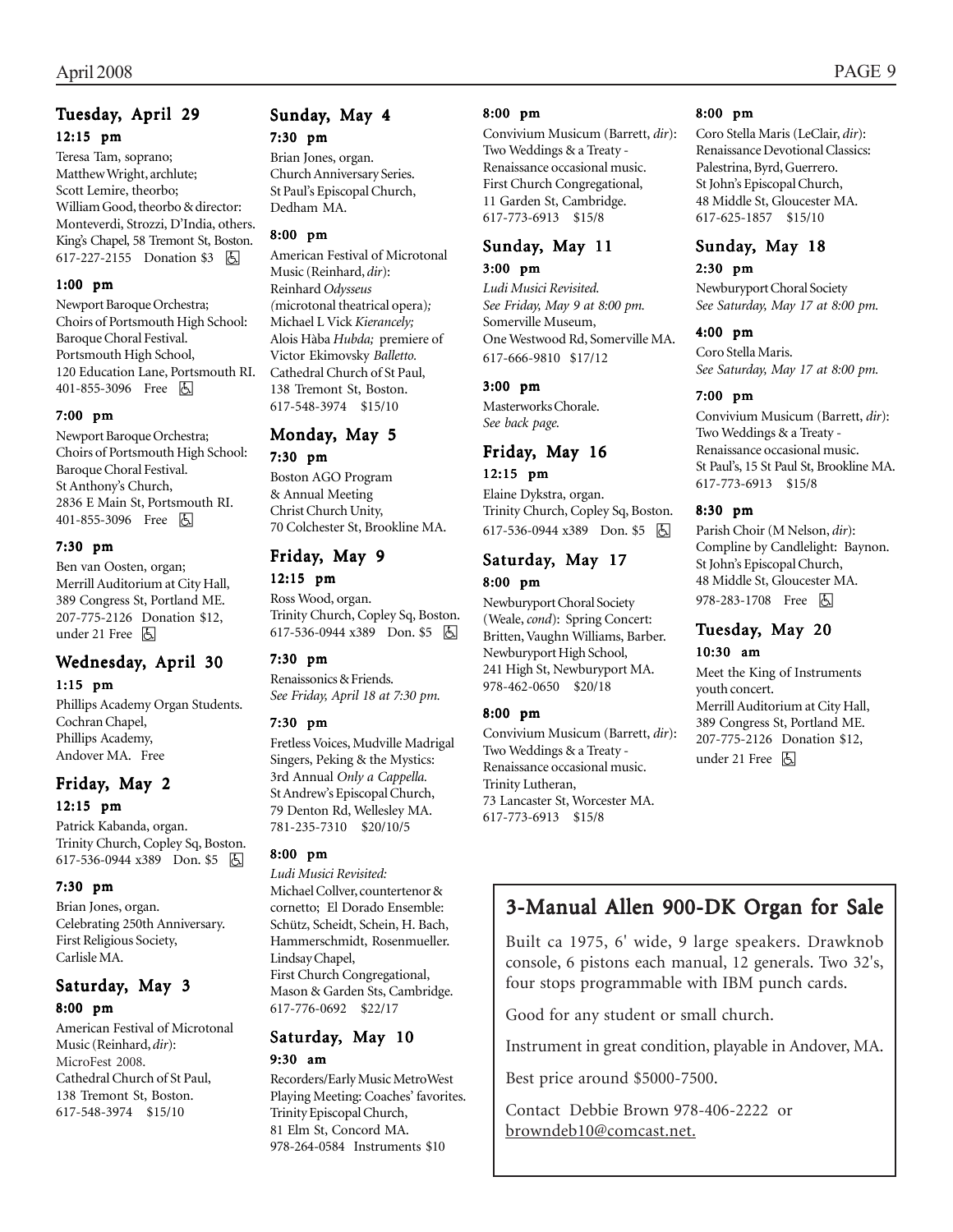## Substitute List - April 2008

The substitute list has not changed for the last two months. Please refer to the February issue of the Newsletter. For more information, call or e-mail Joshua Lawton, substitute co-ordinator (contact information on Page 2).

## Lunchtime Organ Concert Series Debut

COCHRAN CHAPEL

Phillips Academy Andover

WEDNESDAYS AT 1:15 PM

Inaugural performers:

APRIL 9: CAROLYN SKELTON (FACULTY EMERITA, PHILLIPS ACADEMY) & John Skelton *(Music Dir., Maple St. Congregational, Danvers, MA)* 

April 16: Peter Stoltzfus Berton *(Organist and Choir Director* ALL SAINTS CHURCH, WORCESTER, MA)

APRIL 23: GEORGE DAVEY (ORGANIST AND CHORAL DIRECTOR, RUTGERS PRESBYTERIAN CHURCH, NEW YORK CITY)

April 30: Phillips Academy Organ Students

www.andover.edu

FREE AND OPEN TO THE PUBLIC

(978) 749-4130

## **NEXT DEADLINE:**

#### **April 4 for May, 2008 Issue**

Please send all notices, news, and articles to:

Jim Swist, 34 Jason Street #2 Arlington MA 02476 Send via e-mail to swist@comcast.net (inline text or WORD .doc file attachment)

. Calendar notices must be submitted either by e-mail or IN WRITING (please no phone calls). Include: day, date, time, brief description of program, location, address, phone number, price (or donation/free), and whether handicap-accessible.

Listings for each month are due by the first Friday of the prior month. We will include all listings for the month of issue plus as many for the following month as space allows.

**KING'S CHAPEL CONCERT SERIES** 50th Anniversary Season Celebrating the life and work of Daniel Pinkham

## American Choral Classics

Leonard Bernstein: Chichester Psalms Aaron Copland: In the Beginning Samuel Barber: Agnus Dei Daniel Pinkham: The Creation of the World

> KING'S CHAPEL CHOIR AND SOLOISTS Heather Holland, mezzo-soprano

RICHARD CONRAD, NARRATOR ROSS WOOD, ORGAN . JOHN GRIMES, PERCUSSION

This program of choral works that have become modern American classics places Dan in the context of some of his contemporaries who influenced him.

കാ

SUNDAY, APRIL 13, AT 5 PM Requested donation \$12/\$8 at the door

King's Chapel, corner of School & Tremont Streets Near T stops at Park Street, State Street, Government Center Validated parking in One Beacon Street Garage 617-227-2155; www.kings-chapel.org

## **The McClosky Institute of Voice Summer 2008 Seminars - 26th Year**

**EXPERIENCE** 

## **TRUE VOCAL FREEDOM**

AT THE MCCLOSKY INSITUTE OF Voice Summer Seminar!

LEARN healthy voice production for all styles of singing and for

OBSERVE Certified McClosky Voice Technicians working with

EMPOWER yourself with the McClosky technique in the studio, rehearsal hall, classroom, practice room, boardroom, and on stage!

APPLY the techniques to your own voice with hands-on

STUDY biomechanics of the voice RELEASE unwanted vocal tension

others in small group lessons

**Educators, Voice Teachers, Choral Directors, Singers, June 12-15 Speech and Language Pathologists, Public Speakers:**

all ages

instruction Then…

Furman University Greenville, SC

**July 14-17** Emmanuel College **Boston, MA** 

**July 28-31** 

**First United Methodist Church** Dallas, TX



**For more information, visit www.mcclosky.org, or contact: Bonnie Pomfret, CMVT at 508-252-4830** Graduate credit and<br> **or Jay Lane, CMVT at 978-897-5372** 

CEU's available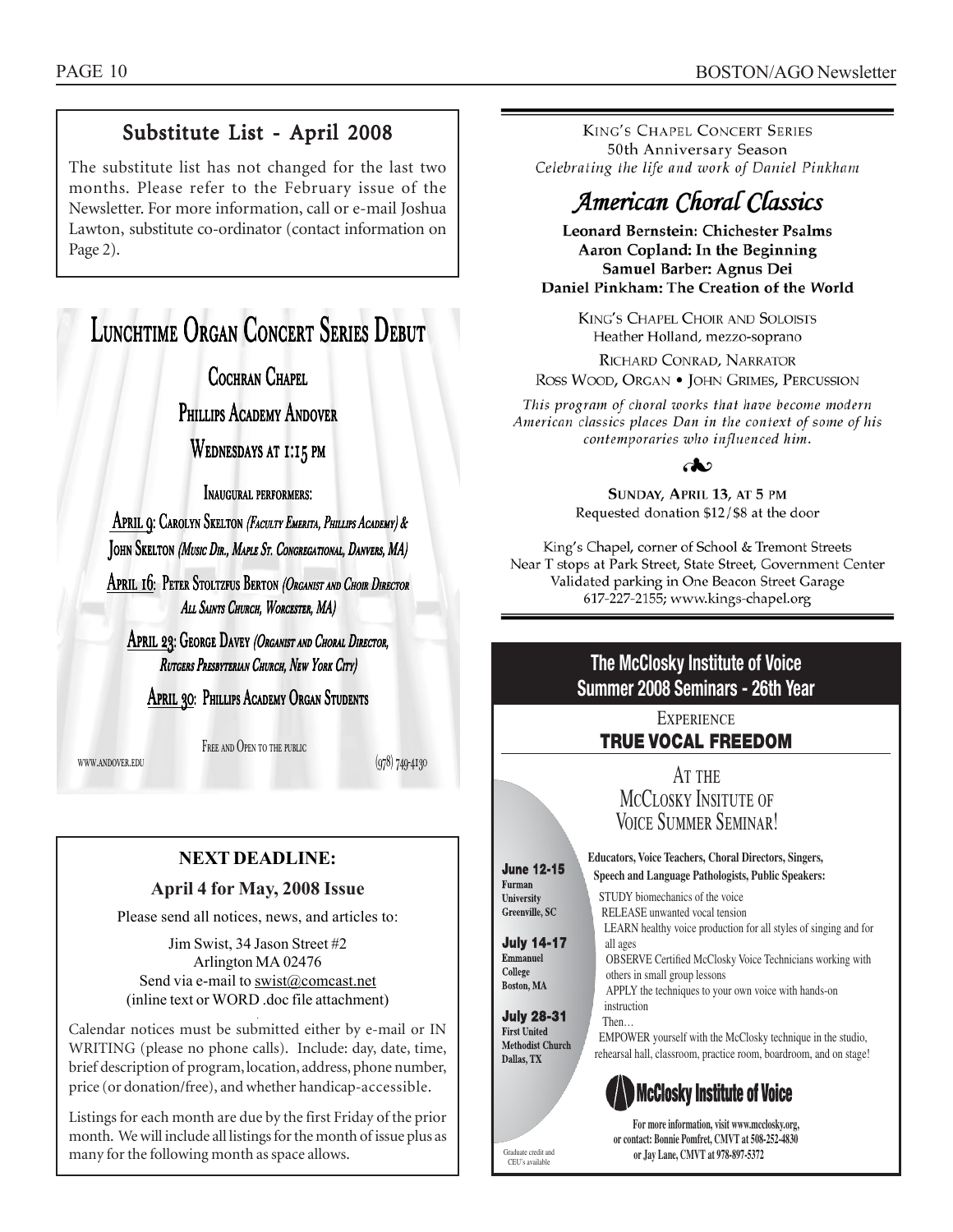## **PLACEMENT APRIL, 2008**

The date in brackets following a church's name shows when the church first requested a listing. Salary is income paid by the church. Services such as funerals (fn) and weddings (wd) with additional fees are estimated as shown.

#### **ORGANIST/CHOIR DIRECTOR**

| Denomination Hours |           | Location        | Name of Church                           | Organ           | Salary     | Est. Add'l Comp             |
|--------------------|-----------|-----------------|------------------------------------------|-----------------|------------|-----------------------------|
| Episcopal          | 10        | Danvers, MA     | Calvary Episcopal Church [3/08]          | Schlicker       | 15,000     | $5 \text{ ft}$ /2 wd        |
| Episcopal          | 30        | Exeter, NH      | Christ Church [01/08]                    | Lively-Fulcher  | $32,000 -$ | $5-7$ fn/ $3-$              |
|                    |           |                 |                                          |                 | 45,000     | 4/wd                        |
| Episcopal          | $20 - 25$ | Plymouth, MA    | Christ Church [12/07]                    | Estey           | 22,500-    | $20$ fn/6 wd                |
|                    |           |                 |                                          |                 | 28,000     |                             |
| Episcopal          | 10        | Auburndale, MA  | Parish of the Messiah [4/08]             | Olson           | 12,500     | 1 fn/1 wd                   |
| Episcopal          | 20        | Rumford, RI     | Church of the Epiphany [8/07]            | Moller          | $25,280+$  | 8 fn, 3 wd                  |
| Episcopal          | 10        | Marshfield, MA  | Trinity Episcopal Church [7/07]          | Allen           | 9-10,500   | $0-4$ fn/ $0-4$             |
|                    |           |                 |                                          |                 |            | wd                          |
| Lutheran ELCA      | 10        | Holliston, MA   | Christ the King Lutheran Church [12/07]  | Ahlborn-Galanti | 19,500     | $4$ fn/5 wd                 |
| <b>UCC</b>         | $10-15$   | North Falmouth, | North Falmouth Congregational Church     | Allen           | 13,500-    | $3-5$ fn/ $3-5$             |
|                    |           | МA              | [3/08]                                   |                 | 15.000     | wd                          |
| <b>UCC</b>         | 10        | Norton, MA      | Trinitarian Congregational Church [6/07] | Simmons-        | 8,700      | $8 \text{ ft}/6 \text{ wd}$ |
|                    |           |                 |                                          | Holbrook        |            |                             |
| <b>UCC</b>         | 3         | Cohasset, MA    | Beechwood Congregational Church [5/07]   | Rodgers         | 7,800      | $10$ fn/wd                  |

#### **ORGANIST ONLY**

| Unitarian Univ. | $8 - 10$ | W.<br>Newton, MA | First Unitarian Society in Newton | Hook & Hastings | 10.000    | $?$ fn/6 wd    |
|-----------------|----------|------------------|-----------------------------------|-----------------|-----------|----------------|
|                 |          |                  | 12/07                             |                 | 10 months |                |
| Unitarian Univ. |          | Boston, MA       | Arlington Street Church [12/07]   | Aeolian-Skinner | 13.000    | $?$ fn/8-12 wd |

#### **DIRECTOR ONLY**

| Episcopal | 1 <sub>0</sub><br>1 Ο | $\sim$<br>∠hestnut | [09/07]<br>$\sim$<br>hurch!<br>the<br>. Redeemer<br>- OT | Noack | $\sqrt{2}$<br>9.000<br>sept is             | T<br>N/A |
|-----------|-----------------------|--------------------|----------------------------------------------------------|-------|--------------------------------------------|----------|
|           |                       | Hill.<br>IVIА      | $\sim$<br>' Director only!<br>Choir<br>outh              |       | Mav<br>and the contract of the contract of |          |

Please also see postings at www.bostonago.com for contact information regarding these openings. Some churches here may no longer be receiving names but have not notified placement.

The following positions have been filled:

St. John's Episcopal Church, Arlington, MA

Church of the Advent, Medfield, MA

**LISTING YOUR CHURCH ON THIS PAGE** Contact Janet Hunt, Placement Coordinator, at janet.hunt@sjs.edu.

## **Broadcast Schedule Spring 2008 WCRB (99.5 fm) and streaming on internet www.wcrb.com Sundays 7:00am –7:25am**  CELEBRATING 49th YEAR OF BROADCASTING ON WCRB

Martin Steinmetz, Executive Producer and Technical Director

Rob Stuart Vail, Announcer

| <b>Broadcast</b> | <b>Performer</b>         | Location                  | <b>Music</b>                                |  |
|------------------|--------------------------|---------------------------|---------------------------------------------|--|
| Date             |                          |                           |                                             |  |
| April 6          | <b>Frederick Guzasky</b> | Eastern Univ., Charleston | Toccata in D, Buxtehude; Tierce en taille,  |  |
|                  |                          |                           | deGrigny; 4 Schubler chorales, Bach         |  |
| April 13         | Barbara Bruns            | Wellesley Cong. Church    | Music of Bach: Schmucke dich; Von Gott will |  |
|                  |                          |                           | ich nicht lassen; Prelude & fugue in Cmaj   |  |
| April 20         | James D. Christie        | <b>Holy Cross College</b> | Music of Buxtehude                          |  |
|                  |                          |                           |                                             |  |
| April 27         | Frederick Guzasky        | Eastern Univ., Charleston | Prelude & Fugue in G, Mendelssohn; 2        |  |
|                  |                          |                           | Chorales, Bach; Fantasy, Tournemire         |  |